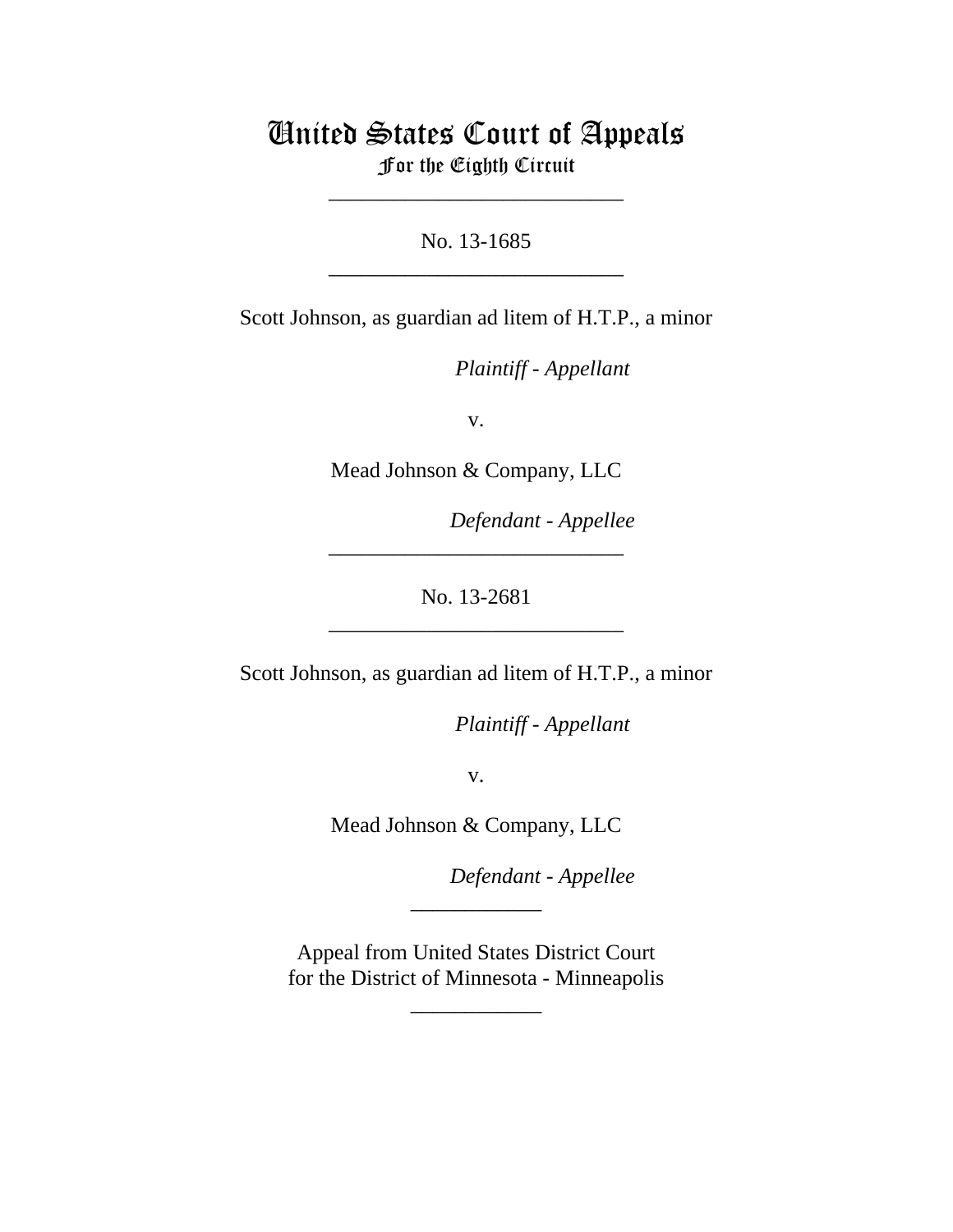Submitted: February 11, 2014 Filed: June 6, 2014

\_\_\_\_\_\_\_\_\_\_\_\_

\_\_\_\_\_\_\_\_\_\_\_\_

Before SMITH, BEAM, and BENTON, Circuit Judges.

BEAM, Circuit Judge.

Scott Johnson, guardian ad litem for minor H.T.P., appeals the district court's adverse grant of summary judgment in this products liability case. The district court excluded Johnson's experts' testimony and accordingly entered judgment in favor of Mead Johnson (Mead). The district court also assessed costs in the amount of \$18,442 against Johnson. Because we find the district court abused its discretion in excluding the experts, we reverse and remand.

## **I. BACKGROUND**

In this summary judgment appeal we view the facts in the light most favorable to Johnson, the non-moving party. Sappington v. Skyjack, Inc., 512 F.3d 440, 445 (8th Cir. 2008). H.T.P. was born via Cesarean section on May 4, 2005. H.T.P's mother decided to feed H.T.P. infant formula. While in the hospital and for a short time upon returning home, H.T.P. was fed a sterile liquid infant formula, and then upon H.T.P.'s pediatrician's recommendation, a powdered infant formula (PIF) thereafter. Mead manufactures and sells PIF products which are not sterile, and have been occasionally found to be contaminated with a bacterium Enterobacter sakazakii, a/k/a Cronobacter sakazakii, or C. sak. Mead has issued two nationwide recalls of PIF products because of C. sak contamination, one in March 2002, and the other in January 2003. H.T.P. was fed Enfamil Lipil with Iron, a Mead PIF product, when he was a "neonate" (less than 28 days old). Because their immune and gastrointestinal systems have not yet fully developed, neonates are less able to cope with bacteria than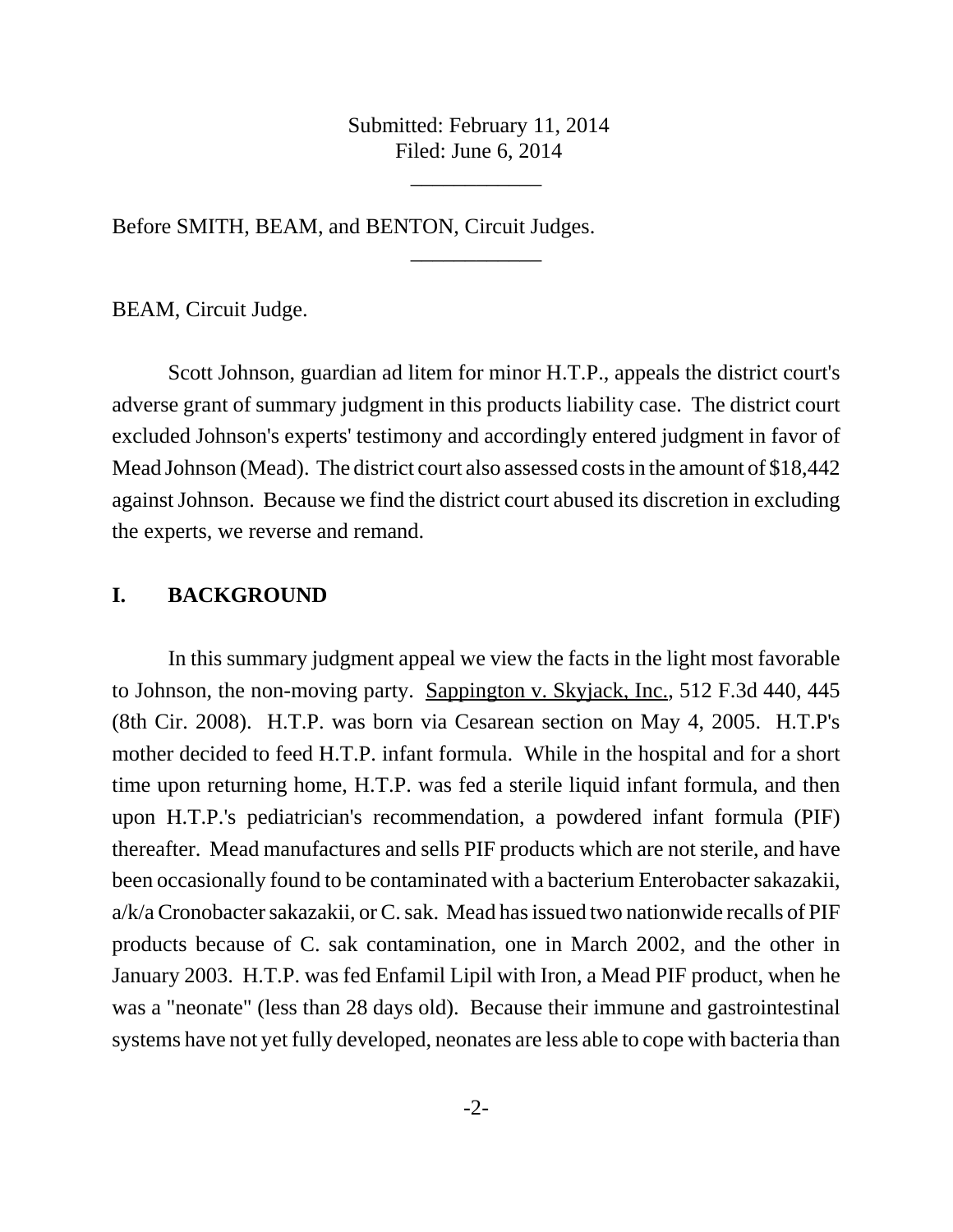even slightly older infants and are thus more susceptible to infection. H.T.P.'s mother always prepared the PIF in their kitchen with tap water, warmed in the microwave, anywhere from 20 to 60 seconds, and then allowed to cool to room temperature. H.T.P.'s mother was also apparently an extremely fastidious cleaner, wiping the kitchen clean with antibacterial agents over 20 times a day. She also boiled the nipples and bottles for five minutes after washing. She prepared only enough formula for one feeding at a time and discarded any unused formula after feedings. H.T.P's mother testified that the baby was not fed outside of their home prior to his illness; H.T.P was fed primarily by her; and H.T.P was fed nothing other than liquid sterile formula and Mead PIF mixed with tap water.

On May 20, 2005, H.T.P. was taken to the St. Cloud, Minnesota, hospital emergency room because he was fussy, not eating well, and had a fever. A septic work-up was done, including a lumbar puncture, and H.T.P.'s cerebral spinal fluid was cloudy. H.T.P. was treated with antibiotics for presumed bacterial meningitis. On May 21, H.T.P. had seizures and a respiratory arrest, requiring ventilation and anti-seizure medications. Tests began to show brain inflamation and other abnormalities. He continued to be irritable and had seizures, but was sufficiently stable by May 31 to be transferred from pediatric intensive care to a medical floor. On June 6, H.T.P. was discharged and returned home. Two days later, H.T.P. returned to the St. Cloud emergency room because he was fussy, vomiting and had decreasing activity. He was admitted for intravenous hydration, and discharged home on June 10. On June 17, H.T.P. returned to the St. Cloud Hospital with hydrocephalus. He was transferred to the St. Paul Children's Hospital where a brain MRI showed extensive cerebral destruction. This is the first point at which doctors recognized possible C. sak infection. An external ventricular shunt was placed, and indeed, the spinal fluid culture subsequently grew the bacterium C. sak. On June 17, doctors discussed options with H.T.P.'s parents, including the option of withdrawing life support given H.T.P.'s brain damage, but the family desired continued treatment. H.T.P. survived the infection but sustained severe permanent brain damage.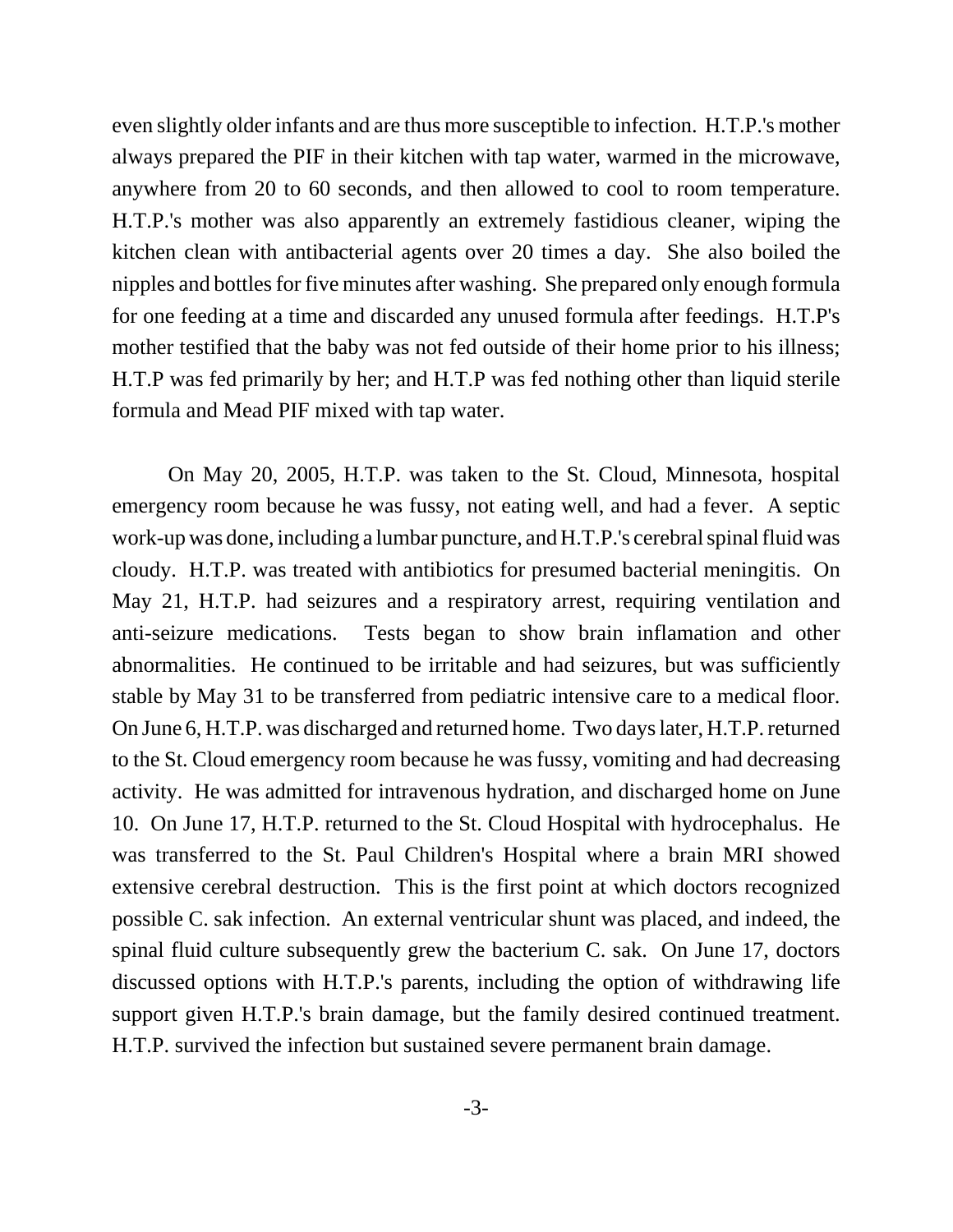On June 20, Children's Hospital contacted the Minnesota Department of Health (MDH) to report the C. sak infection, and MDH then interviewed H.T.P.'s family and collected all of the unopened Mead PIF cans at H.T.P.'s house, as well as one open can H.T.P.'s mother was then using. MDH was unable to collect one can of Enfamil that H.T.P's mother had completely used and discarded. MDH gave the cans to the Food and Drug Administration (FDA) and Centers for Disease Control (CDC) for testing. Their tests did not detect any bacteriological contamination.<sup>1</sup> H.T.P.'s home environment was not tested, nor was the specific Mead plant where this Enfamil was manufactured tested.

On November 9, 2010, Scott Johnson was appointed H.T.P.'s guardian ad litem, and in January 2011, Johnson brought this lawsuit against Mead in Minnesota state court asserting causes of action for products liability, negligence and failure to warn–alleging that Enfamil was defective or unreasonably dangerous due to C. sak contamination. Mead successfully removed the case based upon diversity jurisdiction. The case proceeded through discovery, including extensive expert witness depositions. Subsequently, Mead moved the district court to exclude or substantially limit the testimony of Johnson's expert witnesses and also moved for summary judgment. The district court held a Federal Rule of Evidence 702 hearing, and ultimately granted Mead's motions, finding that Johnson's experts' opinions were not sufficiently reliable/helpful to the trier of fact because three of the experts–Drs. Jason,

<sup>&</sup>lt;sup>1</sup>According to Johnson's experts, the testing, isolation and identification techniques used by the FDA do not isolate, detect and/or identify all C. sak. The testing cannot detect an isolated clump or clumps of C. sak present in an individual feeding of PIF. Clinically significant C. sak contamination can exist in a single can of PIF, without it being present in other cans in that lot. Accordingly, even if the remaining portion of an implicated lot, or even of an implicated can, were tested and found to be negative for C. sak, the consumed portion could have contained clinically significant clumps of C. sak.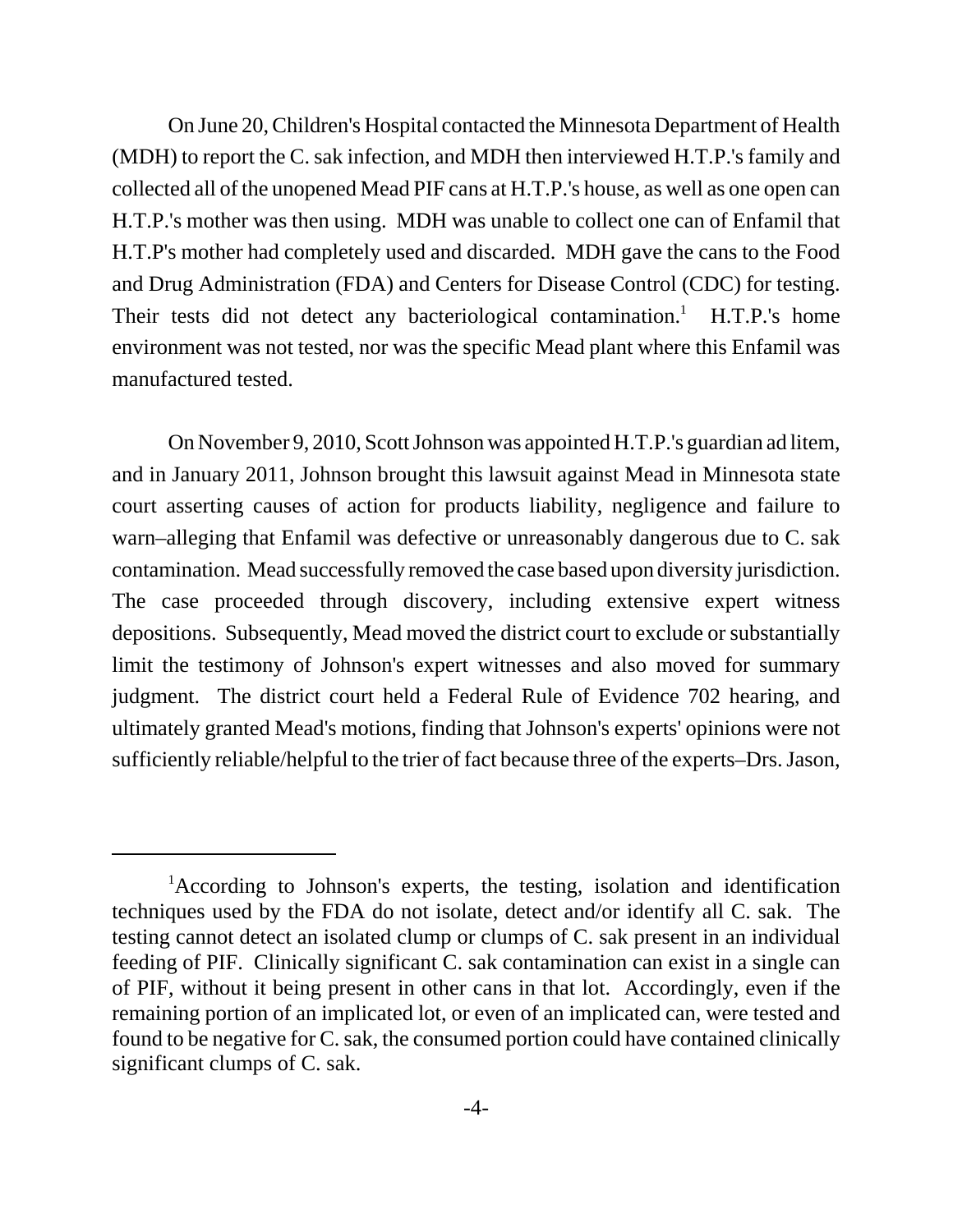Farmer and Donnelly–did not do an adequate "differential diagnosis" in that they did not adequately "rule out" other possible sources of C. sak contamination.2

The district court took issue with the way that Johnson's experts "ruled out" other possible sources of H.T.P.'s C. sak infection such as the municipal water supply or the pipes and/or the environment in H.T.P.'s home. The district court found that Johnson's expert, Dr. Jason, had reliably "ruled in" the Enfamil as a possible source of the C. sak, but found that Dr. Jason's "ruling out" of the other sources was based upon unreliable methodology, primarily because there was no testing of the home environment and also because the water tests did not specifically test for C. sak. With regard to Johnson's other two experts, the district court found that both had neglected to properly "rule in" Enfamil as the source of the C. sak, but the district court excluded their testimony not because of the ruling in process, but instead excluded the reports on the same basis as Dr. Jason's–because of alleged deficiencies in the "ruling out" stage of the differential diagnosis. The district court, accordingly, granted summary

<sup>&</sup>lt;sup>2</sup>A differential diagnosis determines all of the possible causes for the patient's symptoms and then eliminates each of these potential causes until reaching one that cannot be ruled out, or deduces which of those that cannot be excluded is the most likely. Westberry v. Gislaved Gummi AB, 178 F.3d 257, 262 (4th Cir. 1999). On the other hand, "differential etiology" is a term used to describe the similar process by which the cause of an injury is determined. Guinn v. AstraZeneca Pharm., LP, 602 F.3d 1245, 1253 n.6 (11th Cir. 2010). Courts often use the term differential diagnosis to refer to both concepts, but in the instant case, we are actually referring to etiology, though we will continue to use the term "diagnosis." Thus, the experts "rule in" the reasonably plausible causes of injury and then "rule out" or eliminate them from least to more plausible until a most plausible cause emerges. We have previously ruled that this form of expert testimony is acceptable causation testimony under Daubert v. Merrell Dow Pharmaceuticals, Inc., 509 U.S. 579 (1993), and in fact have termed it "presumptively admissible," noting that a district court may not exclude such expert testimony unless the diagnoses are "scientifically invalid." Glastetter v. Novartis Pharm. Corp., 252 F.3d 986, 989 (8th Cir. 2001) (per curiam) (citing Turner v. Iowa Fire Equip. Co., 229 F.3d 1202, 1208 (8th Cir. 2000)).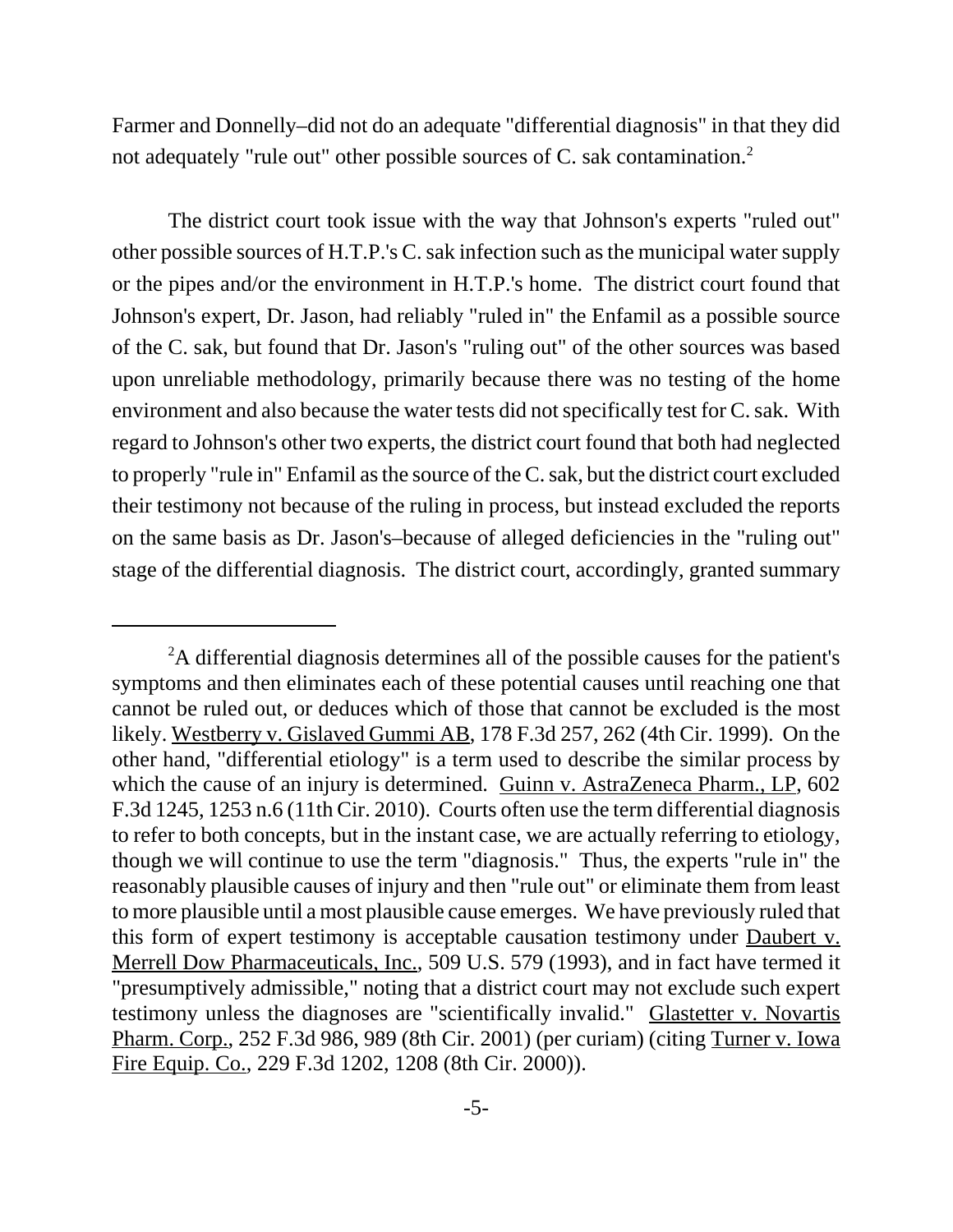judgment to Mead because without the foregoing expert testimony, Johnson could not establish the specific causation necessary to prevail on his products liability causes of action. Johnson appeals, arguing the district court abused its discretion in refusing to allow its experts' testimony pursuant to Rule 702.

## **II. DISCUSSION**

We review the district court's decision to exclude expert testimony for an abuse of discretion. Kuhn v. Wyeth, 686 F.3d 618, 624 (8th Cir. 2012). Although Minnesota law governs whether Johnson can ultimately prevail on the merits of this products liability action, the sole issue on appeal is the propriety of the district court's exclusion of Johnson's experts' reports. Admissibility of expert testimony is governed by Federal Rules of Evidence 702 and 703. The screening requirement of Rule 702 has been boiled down to a three-part test:

First, evidence based on scientific, technical, or other specialized knowledge must be useful to the finder of fact in deciding the ultimate issue of fact. This is the basic rule of relevancy. Second, the proposed witness must be qualified to assist the finder of fact. Third, the proposed evidence must be reliable or trustworthy in an evidentiary sense, so that, if the finder of fact accepts it as true, it provides the assistance the finder of fact requires.

Polski v. Quigley Corp., 538 F.3d 836, 839 (8th Cir. 2008) (quotation omitted). An expert's opinion is to be based on "facts or data in the case that the expert has been made aware of or personally observed." Fed. R. Evid. 703.

When the Supreme Court decided Daubert v. Merrell Dow Pharmaceuticals, Inc., 509 U.S. 579 (1993), federal courts were divided over the issue of whether the test from Frye v. United States, 293 F. 1013 (D.C. Cir. 1923) or the standards set forth in the Federal Rules of Evidence (which were not in existence when Frye was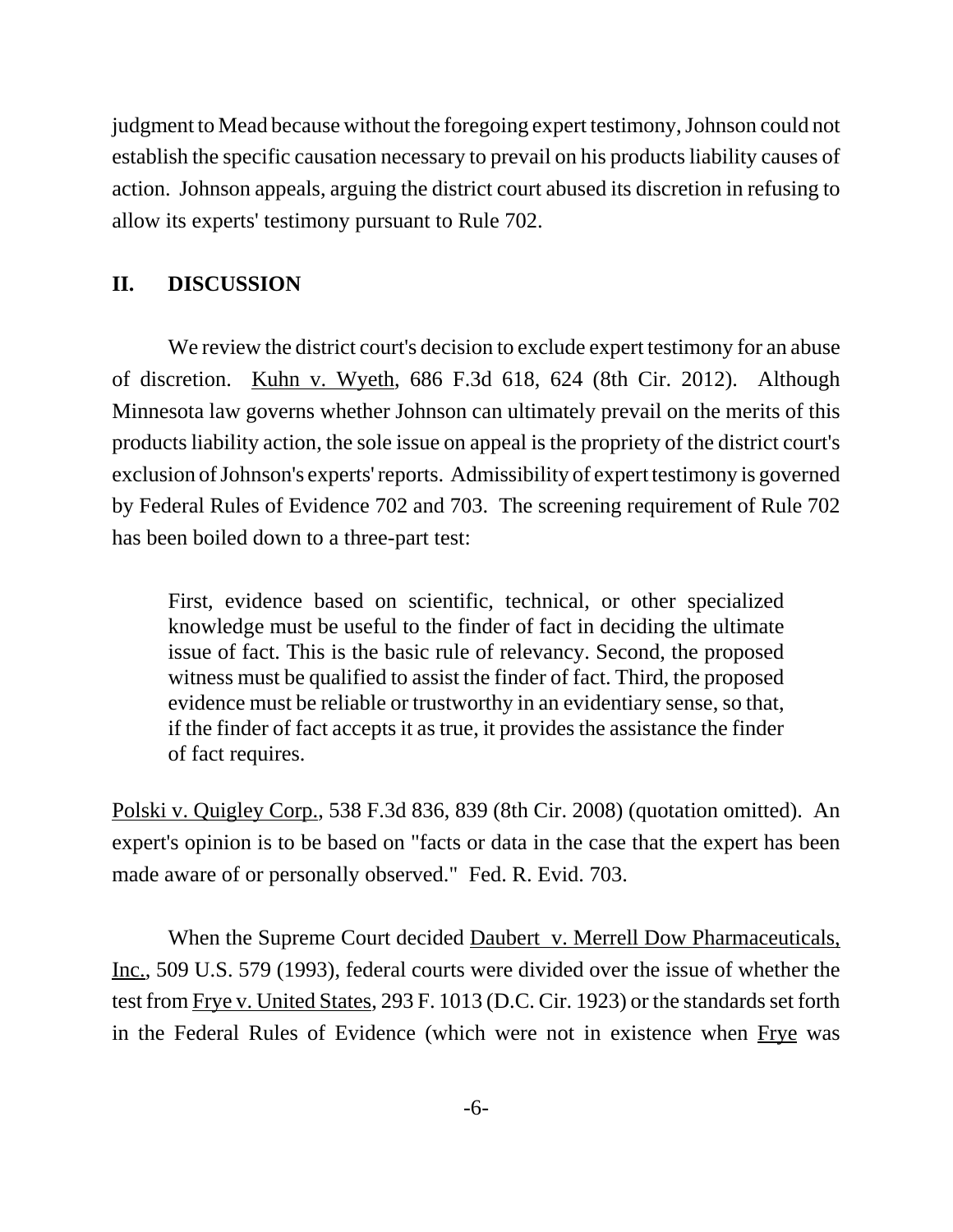decided), governed the admissibility of expert testimony. Daubert, 509 U.S. at 586-87 & n.5. The restrictive Frye test allowed scientific expert testimony only with regard to concepts that had "general acceptance in [a] particular field." Frye, 293 F. at 1014. The Daubert Court held that the 1972 adoption of the Federal Rules of Evidence superseded the Frye test, finding that the admissibility of scientific evidence no longer was limited to knowledge or evidence "generally accepted" as reliable in the relevant scientific community. 509 U.S. at 588-89. Instead, Rule 702 mandates that the district court screen the admission of novel scientific evidence, and it must conclude, pursuant to Rule 104(a), that the proposed testimony is scientific knowledge, derived from the scientific method, that will assist the trier of fact, i.e., is relevant. Id. at 589- 93. The district court's screening "entails a preliminary assessment of whether the reasoning or methodology underlying the testimony is scientifically valid and of whether that reasoning or methodology properly can be applied to the facts in issue." Id. at 592-93. While the Daubert Court acknowledged that many factors would be instructive to the district court, it focused on four non-exclusive factors: (1) whether the scientific technique can be or has been tested; (2) whether the theory or technique has been subjected to peer review and/or publication; (3) the known rate of error for the technique or theory and the applicable standards for operation; and (4) whether the technique is generally accepted. Id. at 593-94.

Daubert and Rule 702 thus greatly liberalized what had been the strict Frye standards for admission of expert scientific testimony. Id. at 588 (highlighting the "liberal thrust" of the Federal Rules and their attempt to relax the previous roadblocks to expert testimony (quotation omitted)); see also Sappington, 512 F.3d at 448 (noting Rule 702's liberalization of expert testimony admission standard). Then in Kumho Tire Co. v. Carmichael, the Court expressly extended its **Daubert** reasoning to all expert testimony, not simply that which was considered "scientific." 526 U.S. 137, 147 (1999). Interestingly, the liberalization of the standard for admission of expert testimony creates an intriguing juxtaposition with our oft-repeated abuse-ofdiscretion standard of review. While we adhere to this discretionary standard for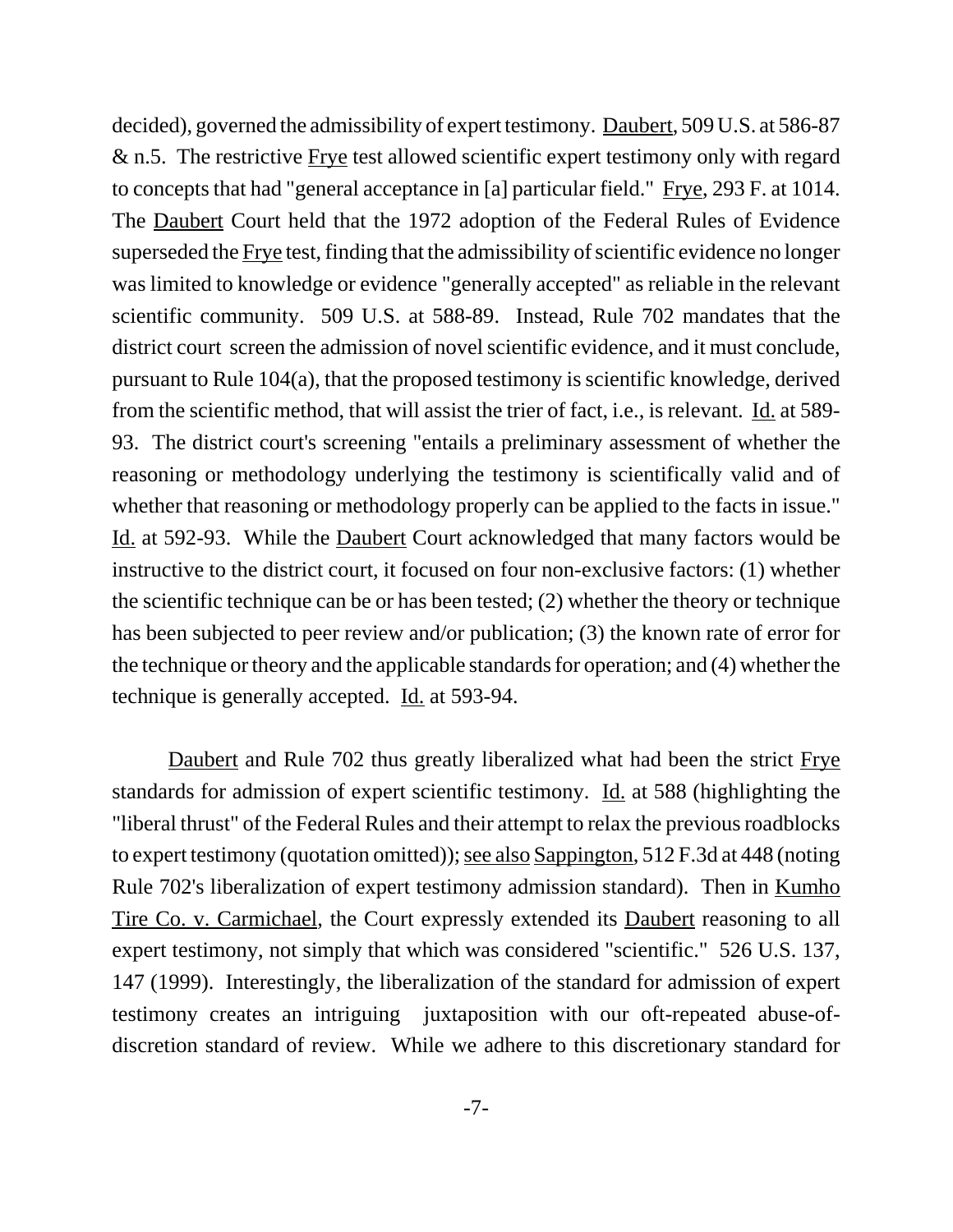review of the district court's Rule 702 gatekeeping decision, cases are legion that, correctly, under Daubert, call for the liberal admission of expert testimony. See, e.g., United States v. Finch, 630 F.3d 1057, 1062 (8th Cir. 2011) (holding that we resolve doubts about the usefulness of expert testimony in favor of admissibility); Robinson v. GEICO Gen. Ins. Co., 447 F.3d 1096, 1100 (8th Cir. 2006) (holding that expert testimony should be admitted if it "advances the trier of fact's understanding to any degree" (quotation omitted)); Lauzon v. Senco Prods., Inc., 270 F.3d 681, 686 (8th Cir. 2001) (Rule 702 "clearly is one of admissibility rather than exclusion" (internal quotation omitted)); Wood v. Minn. Mining & Mfg. Co., 112 F.3d 306, 309 (8th Cir. 1997) (holding that exclusion of expert's opinion is proper "only if it is so fundamentally unsupported that it can offer no assistance to the jury" (internal quotation omitted)). Further, district courts are admonished not to weigh or assess the correctness of competing expert opinions. Wyeth, 686 F.3d at 625. As long as the expert's scientific testimony rests upon "good grounds, based on what is known" it should be tested by the adversary process with competing expert testimony and crossexamination, rather than excluded by the court at the outset. Daubert, 509 U.S. at 590, 596.

The district court in the instant case violated these liberal admission standards by resolving doubts in favor of keeping the testimony out and relying upon its own assessment of the correctness of the expert opinions. By doing so, it disallowed the adversarial process to work. Considering the three factors from the Rule 702 test of admissibility, the first two–that the subject is one needing testimony and that the experts in question are qualified<sup>3</sup>-are not seriously in dispute. It is the third-that the

<sup>&</sup>lt;sup>3</sup>Dr. Jason is a pediatrician, epidemiologist, clinical pediatric infectious disease physician, and board eligible immunologist. She completed the CDC epidemiology intelligence service training program and worked at CDC for over 20 years, and was on the Emory University School of Medicine faculty during that same time frame, teaching in the Department of Pediatric Immunology, Infectious Diseases and Epidemiology. Dr. Farmer is the retired chief of the Enteric Reference Laboratories,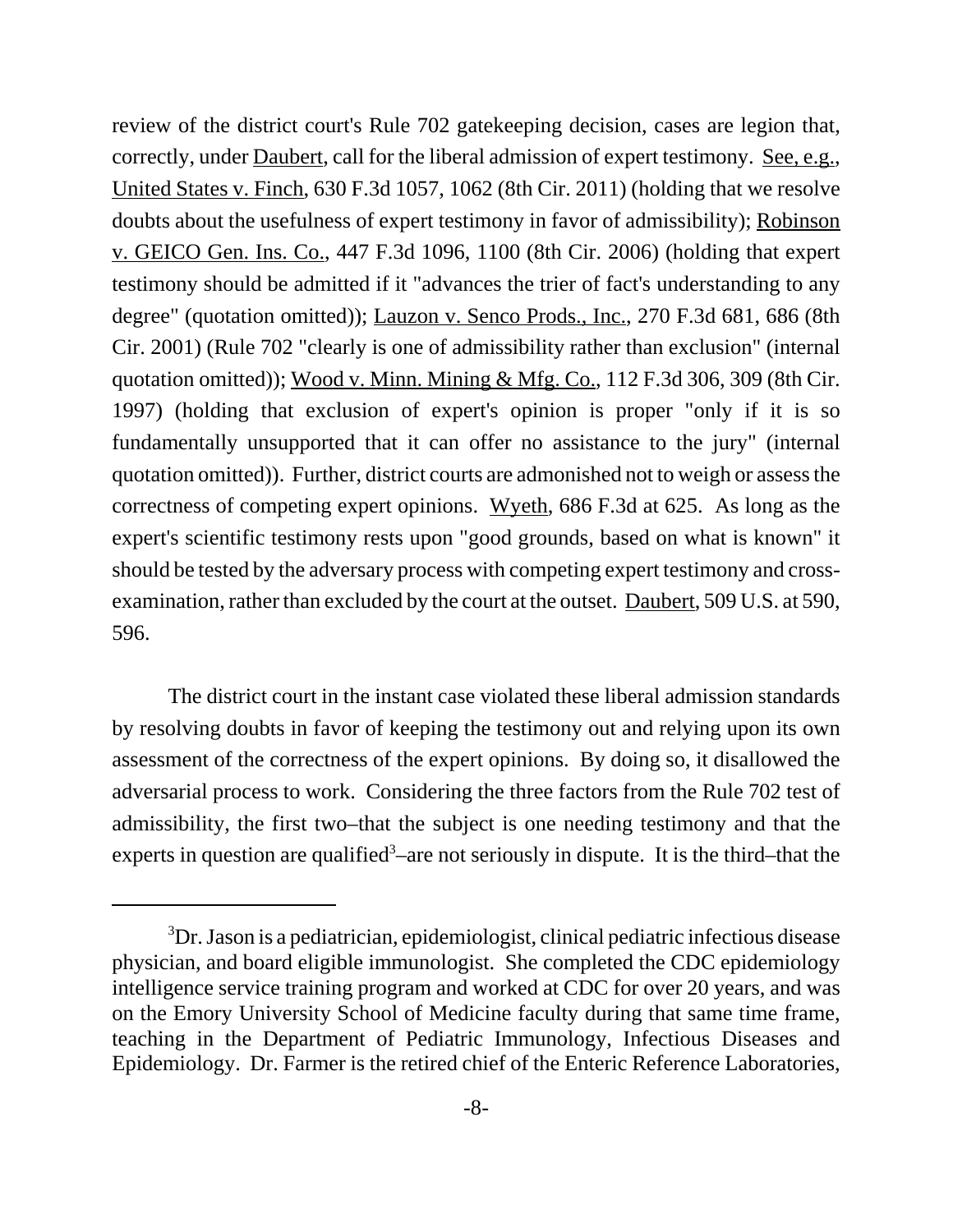evidence is trustworthy enough to assist the trier of fact–that is in dispute. The key inquiry is whether the methodology of the three experts–using a differential etiological method to first "rule in" the scientifically plausible causes and then rule out the least plausible causes–was reliable enough to assist the trier of fact. The district court concluded it was not, and ostensibly relied upon our precedent, Glastetter v. Novartis Pharmaceuticals Corp., 252 F.3d 986 (8th Cir. 2001) (per curiam), in so ruling.

In Glastetter, the plaintiff sought to admit expert testimony that the drug Parlodel, which she took to suppress lactation after giving birth, can cause intracerebral hemorrhages (stroke). The expert used a differential diagnosis, which we found was, generally speaking, a reliable method under Daubert. Id. at 989. However, the expert in Glastetter opined that Parlodel might cause strokes because Parlodel likely caused arteries to constrict, and vasoconstriction is a known cause of strokes. The problem with this testimony was that the experts had no scientific proof that Parlodel caused vasoconstriction. Id. As we noted, "its major premise remains unproven" because there was no "scientifically convincing evidence that Parlodel causes vasoconstriction." Id. Although the experts attempted to present such evidence in the form of case reports and medical texts, we found these sources to be unreliable. Id. at 989-90.

Here, no one disputes that Enfamil can be and has been a source of C. sak. Thus, the major premise of Johnson's experts does not remain unproven. Glastetter is an example of a case wherein experts failed to properly "rule in" the accused source

Foodborne and Diarrheal Diseases Laboratory section of the CDC. He first named the Enterobacter sakazakii as a bacterial species distinct from Enterobacteriaceae. Dr. Donnelly is a microbiologist on the faculty at University of Vermont since 1983, and also served a six-year term on the National Advisory Committee on the Microbiological Criteria for Food from January 1999 through 2005, a time when C. sak was being addressed by the FDA and CDC as a pathogen of concern in PIF.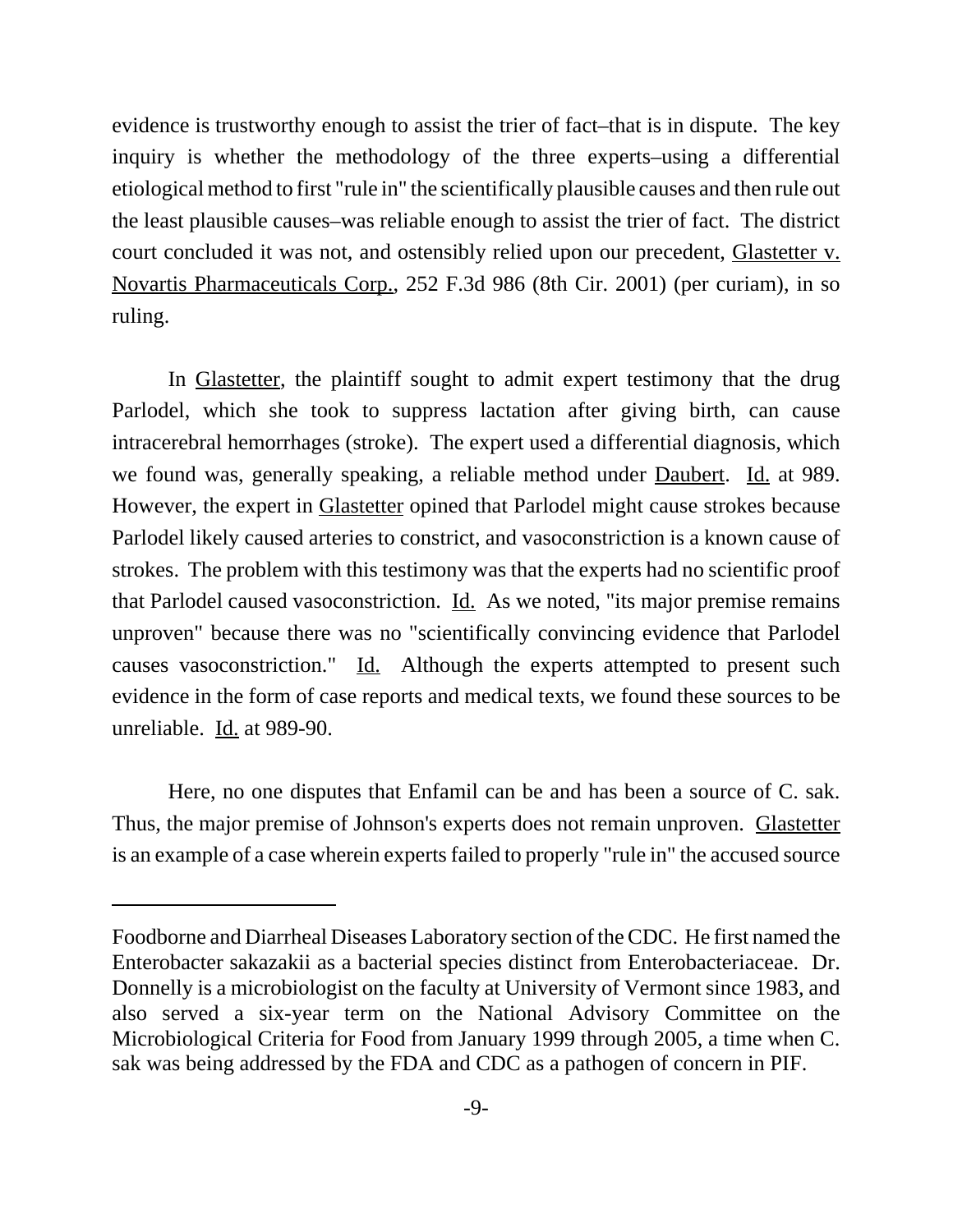of the problem. The district court agreed that Dr. Jason<sup>4</sup> at least properly "ruled in" Enfamil as a likely source. Other than providing the general framework that differential diagnoses are admissible under Daubert unless "scientifically invalid," id. at 989, we fail to see how Glastetter is particularly relevant to this case. In the instant case, the district court found that Johnson's experts did not efficaciously "rule out" the other plausible sources of C. sak. However, we have consistently ruled that experts are not required to rule out all possible causes when performing the differential etiology analysis. Lauzon, 270 F.3d at 693; In re Prempro Prods. Liab. Litig., 586 F.3d 547, 566-67 (8th Cir. 2009) (rejecting the argument that expert testimony on the cause of plaintiff's breast cancer must be excluded because the cause of breast cancer is generally unknown and because the plaintiff had known risk factors). And, a differential expert opinion can be reliable even "with less than full information." In re Paoli R.R. Yard PCB Litig., 35 F.3d 717, 759 (3d Cir. 1994). Instead, such considerations go to the weight to be given the testimony by the factfinder, not its admissibility. In re Prempro, 586 F.3d at 566.

As previously noted, we have already affirmed the fundamental principle that differential diagnoses in general pass muster under the four considerations identified in Daubert. Turner v. Iowa Fire Equip. Co., 229 F.3d 1202, 1208 (8th Cir. 2000) (agreeing with other circuits who have held that "a differential diagnosis is a tested methodology, has been subjected to peer review/publication, does not frequently lead to incorrect results, and is generally accepted in the medical community"). So even

<sup>&</sup>lt;sup>4</sup>Upon examination of the Declarations of Drs. Donnelly and Farmer, we fail to see a noticeable distinction in the manner they ruled in Enfamil as a possible source of the C. sak versus the way Dr. Jason approached the issue. Each of the experts discussed the studies by the World Health Organization or the CDC concerning C. sak contamination in PIF; the current protocols in the United States for PIF manufacturers for detecting C. sak; the C. sak testing routinely performed by Mead with regard to PIF; and the conditions at the particular Mead plant where H.T.P.'s Enfamil was manufactured. Accordingly, we find that Drs. Donnelly and Farmer adequately "ruled in" Enfamil as a possible source of H.T.P's C. sak.